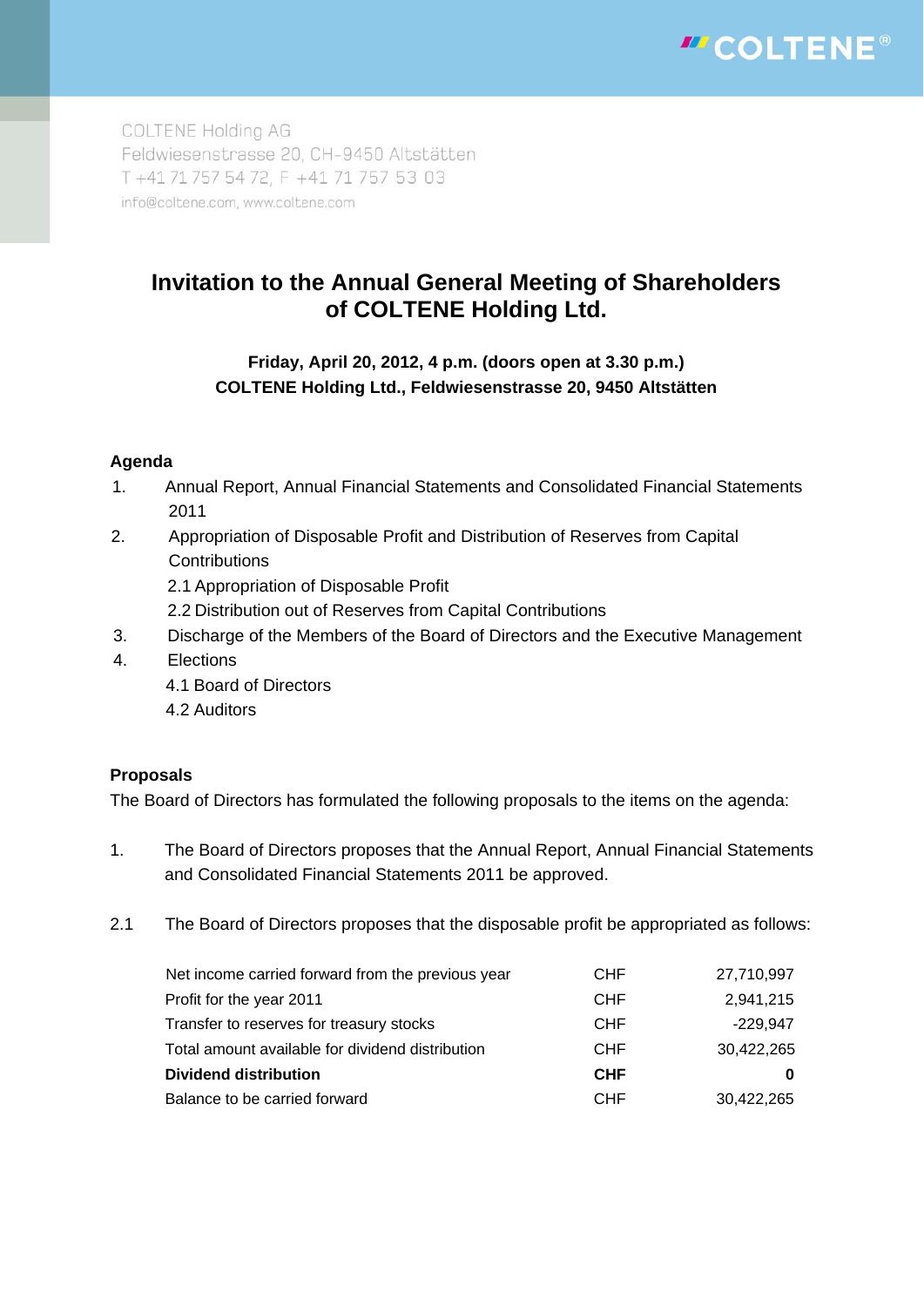# "COLTENE®

**COLTENE Holding AG** Feldwiesenstrasse 20, CH-9450 Altstätten T +41 71 757 54 72, F +41 71 757 53 03 info@coltene.com, www.coltene.com

2.2 The Board of Directors proposes that reserves from capital contributions be distributed as follows:

| Available reserves from previous capital contributions | <b>CHF</b> | 13.416.733 |
|--------------------------------------------------------|------------|------------|
| Distribution of CHF 1.10 per share, totalling          | <b>CHF</b> | -4.640.900 |
| Balance to be carried forward                          | <b>CHF</b> | 8.775.833  |

- 3. The Board of Directors proposes the discharge of the members of the Board of Directors and the Executive Management for their activity during the fiscal year 2011.
- 4.1 The Board of Directors proposes that the following individuals be re-elected as members of the Board of Directors, each for a term of office of one year (one-on-one election procedure):
	- Mr. Niklaus Huber with domicile in Balgach
	- Mr. Robert Heberlein with domicile in Zumikon
	- Mr. Erwin Locher with domicile in Bellach
	- Mr. Matthew Robin with domicile in Stäfa
	- Mr. Jerry Sullivan with domicile in Prescott (USA)
- 4.2 The Board of Directors proposes that Ernst & Young Ltd., St. Gallen, be elected as Auditors for a term of one year.

### **Representation / Proxy**

According to Paragraph 10 of the Articles of Incorporation, a shareholder can personally attend the Annual General Meeting and vote his or her shares or be represented by a third party by written proxy.

In addition, shareholders may be represented as follows:

- by COLTENE Holding Ltd., corporate proxy.
- by the independent proxy holder, Dr Jürg Luginbühl, Attorney at Law, Schützengasse 1, P.O. Box 1230, 8021 Zurich, as independent proxy holder as set forth in Art. 689c CO, with the right of substitution in the case of compulsory reasons.
- by a bank or any other professional asset/wealth manager as portfolio representatives as set forth in Art. 689d CO (portfolio representatives are kindly asked to identify themselves at the reception desk for the Annual General Meeting.)